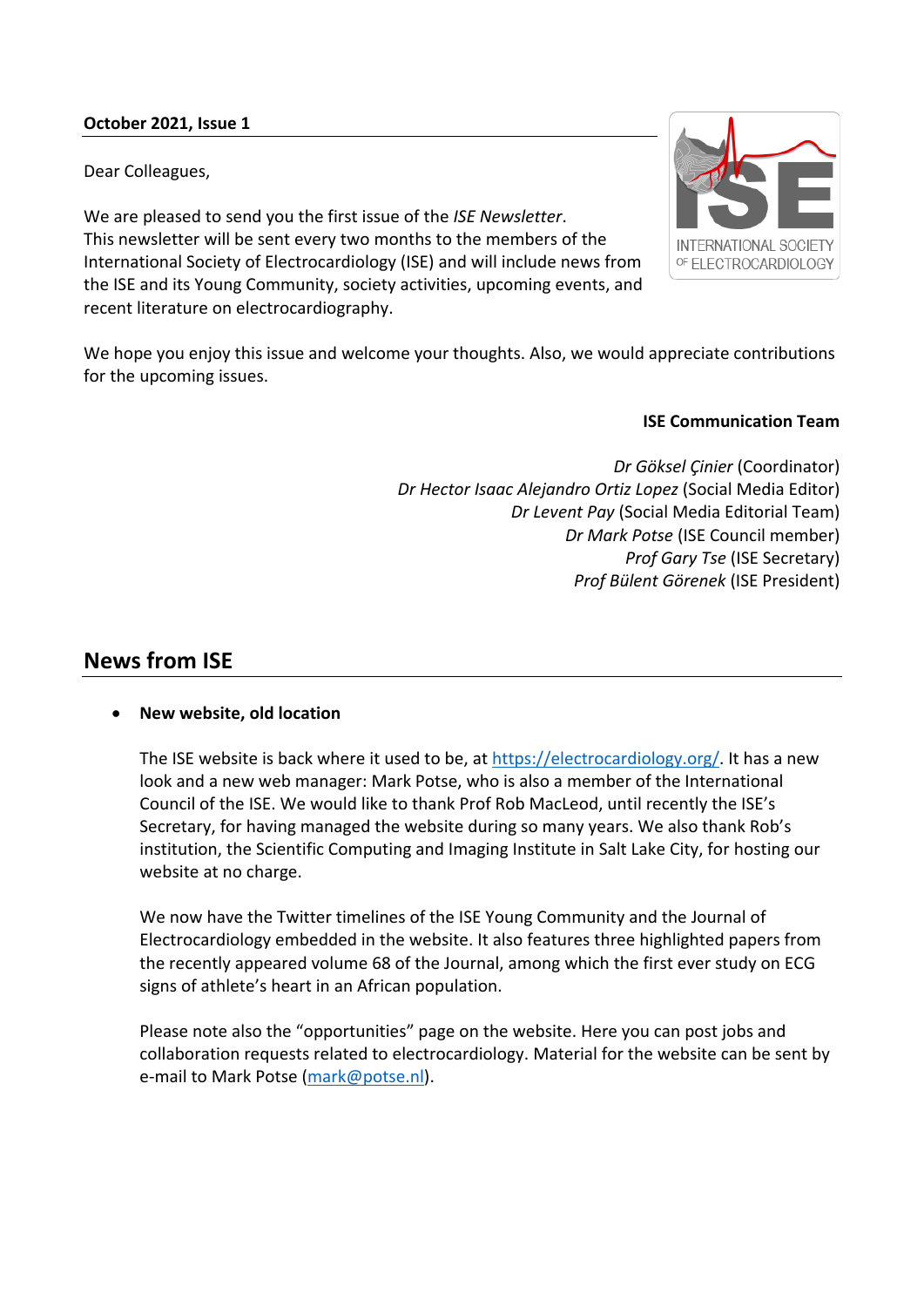#### • **New ISE Webinar – Save the Date!**

A new webinar is on the way! On 19th October 2021, we will discuss noninvasive risk stratification techniques for cardiac mortality. The webinar will be chaired by Prof Takanori Ikeda from Japan and the presenters will be Prof Richard Verrier from the USA, Prof Axel Bauer from Austria and Prof Takahashi from Japan. Save the date in your calendar!



#### • **Follow ISE Facebook Page**

In order to increase our visibility on social media, the ISE launched a new Facebook page where news, ECG challenges and upcoming events will be shared. The editor for the page will be Hector Ortiz from Guatemala.

Please go to the following link to visit the page and follow it!

<https://www.facebook.com/ISEElectrocardiology>

# • **A new Era in Membership**

A significant change has taken a place in the process of new membership. New members only need to fill an online document and no fee is required. With this new way, 127 new members joined our society in a very short time period.

You can easily go to membership with the following link:

<https://docs.google.com/forms/d/1ItVifgKOK8Fd60vlNKuuR7l46mfjGse3SJcMgtgObRY/>

# **News from ISE Young Community**

# • **A new initiative from the ISE Young Community – Dr Göksel Çinier (Turkey)**

The International Society of Electrocardiology Young Community (ISE-YC) was established in 2019. It now has more than 70 members. Over the past three years, with the support of senior members and ISE Council members, the ISE-YC has been active in conducting research projects and on social media platforms for spreading news both from the community and ISE itself. With the emergence of the COVID-19 pandemic, ISE webinars have allowed young colleagues to learn from the society at large and to communicate with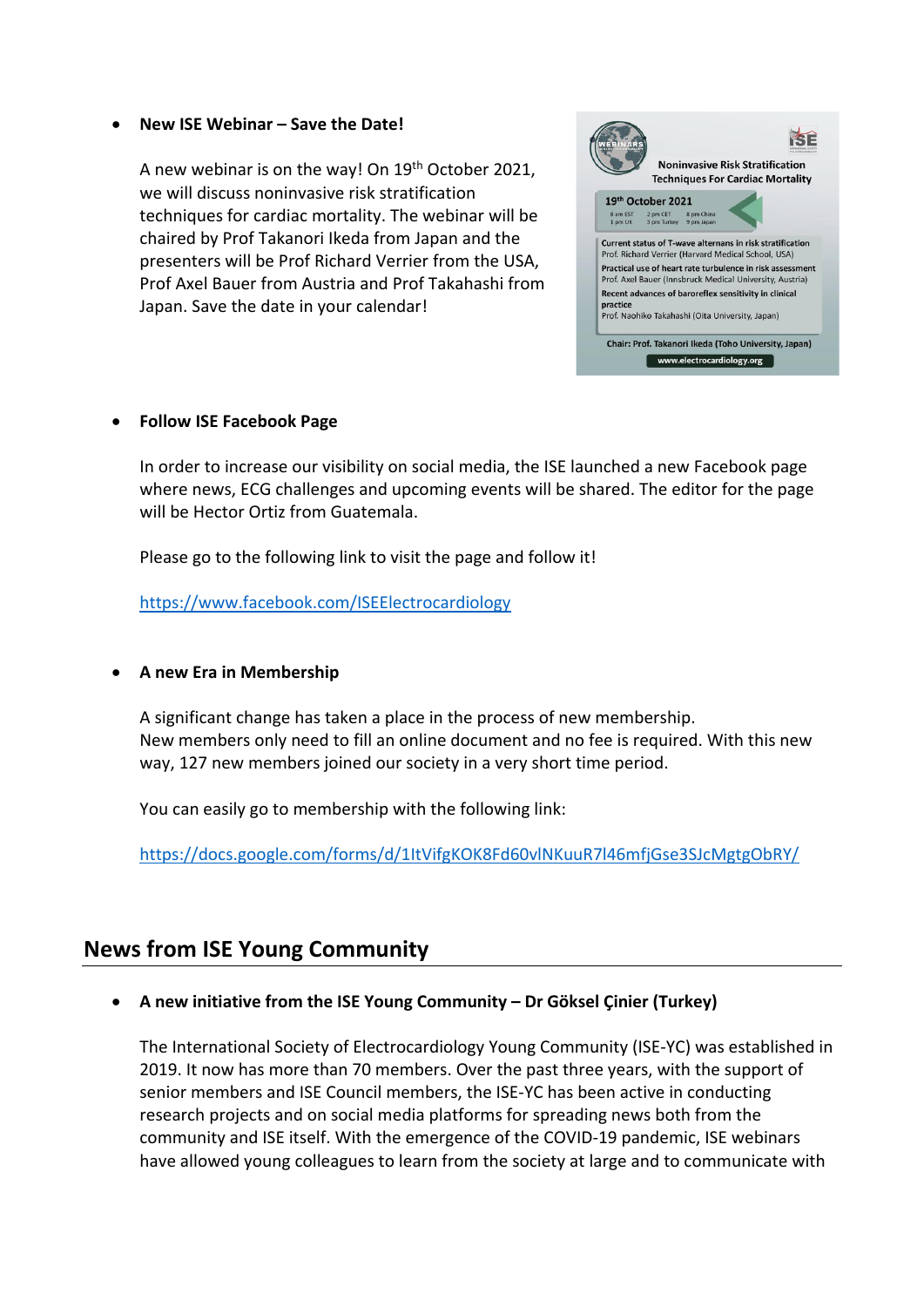one another. To provide a platform for ISE-YC members for further contributing to the ISE, we organize a two-day online Scientific Meeting, which is planned to be held in early 2022.

Stay tuned for further news!

# **Recent Publications**

1. **Title:** Electrocardiographic Findings in True Acute Left Main Coronary Total Occlusion A Subanalisys from ATOLMA Registry

# **Summary by: Dr Levent Pay (Turkey)**

**Full text link:** <https://www.sciencedirect.com/science/article/abs/pii/S002207362100159X>

### **Summary**

Gutiérrez-Barrios et al. compared the electrocardiographic features of true acute total occlusion of the left main coronary artery (ATOLMA) with acute subtotal occlusion of the left main coronary artery (ASOLMA) and anterior ST-elevation myocardial infarction with total occlusion of the proximal left descending artery (LADp-STEMI). Participants from the previously published ATOLMA multicenter registry were included and compared with ECG features of 15 patients with ASOLMA and 15 patients with LADp-STEMI. Results revealed the indicators of ATOLMA were ST-segment elevation in aVL, absence of ST-segment elevation in V1, left axis deviation, intraventricular conductance disturbances, prolongation of QTc interval and ST segment elevation in aVR. In addition, fragmented QRS interval indicated in hospital mortality. This study has the largest reported cohort to define the ECG pattern that includes patients with ATOLMA.

**2. Title:** The prognostic significance of grade of ischemia in the ECG in patients with ST-elevation myocardial infarction: A substudy of the randomized trial of primary PCI with or without routine manual thrombectomy (TOTAL trial)

**Summary by:** Dr Elif Hande Özcan Çetin (Turkey)

**Full text link:** https://www.sciencedirect.com/science/article/abs/pii/S0022073621001588

### **Summary**

Leivo et al. investigated the prognostic impact of the grade of ischemia in the pre-procedure ECG and its correlation to the angiographic data. This prospective, pre-planned substudy of the TOTAL trial included 7,211 patients. The primary outcome was a composite of cardiovascular death, recurrent myocardial infarction (MI), cardiogenic shock, or New York Heart Association (NYHA) class IV heart failure within one year. As the largest prospective study dealing with this ECG classification, this study showed that Grade III ischemia (G3I) (G2I + terminal QRS distortion) was associated with a worse clinical outcome compared to Grade II ischemia (G2I) with an increased rate of the composite of cardiovascular death, recurrent MI, cardiogenic shock, or NYHA class IV heart failure within one year.